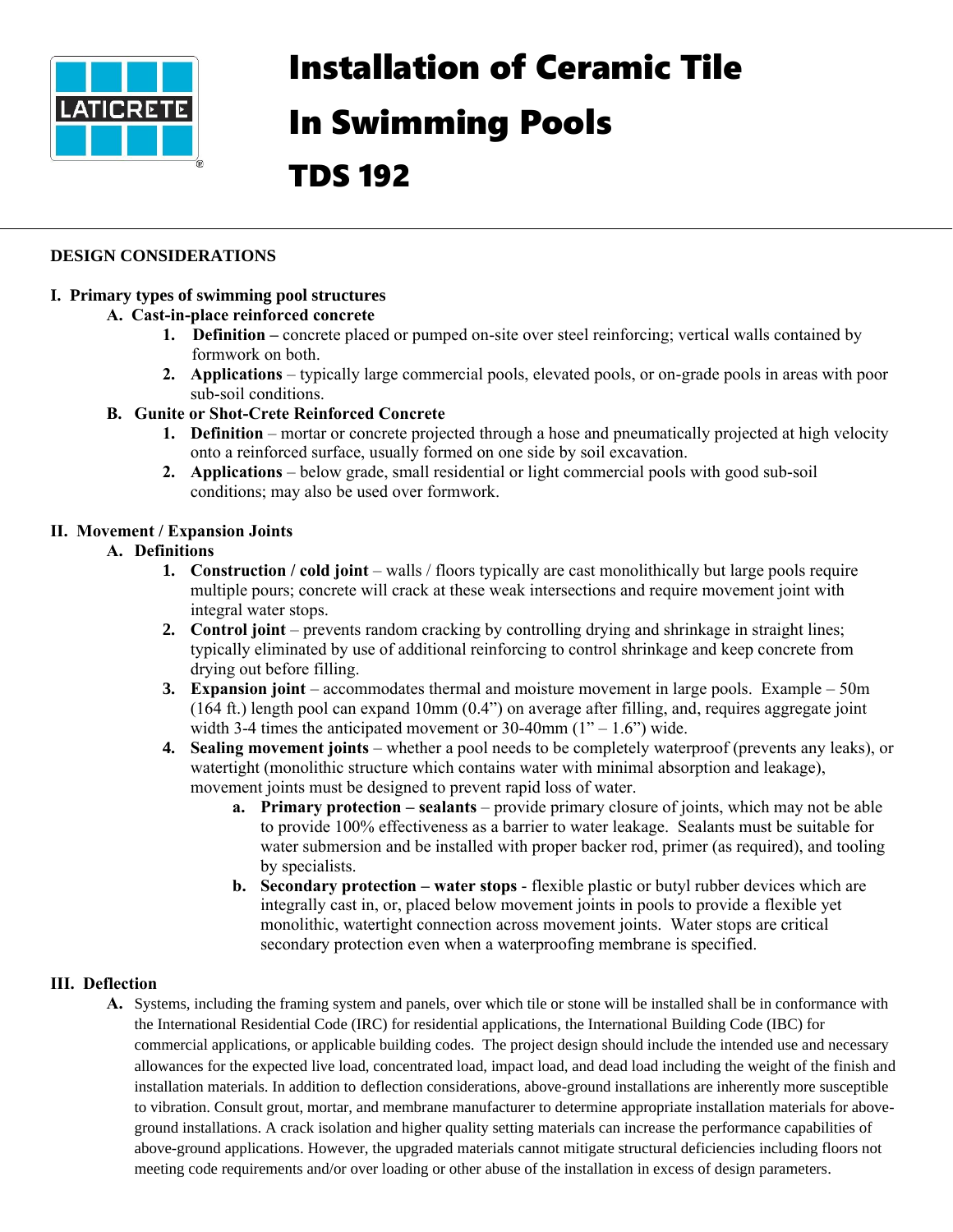# **INSTALLATION PROCEDURES**

LATICRETE International, Inc. strongly recommends the use of installers who have demonstrated their commitment to their craft and taken the time to stay current with the latest materials and methods. Requiring references and a portfolio along with a bid or estimate is a good way to ensure the installer has successfully completed work of similar size, scope, and complexity.

#### **I. Surface Preparation**

**A. Preparation and cleaning** – concrete pool shells are rarely smooth, free of contamination and defects, and level enough for bonding of waterproofing membrane and ceramic tile. Improper preparation and cleaning are a primary cause of failure of waterproofing membranes and leveling mortars (renders and screeds) in pools. Cast-in-place concrete walls present specific defects such as form release or curing agents, and surface defects (e.g. honeycombing and laitance). Concrete pool shells are also subject to surface defects such as dusting, crazing and laitance from improper finishing, as well as significant ground-in construction contamination.

#### **1. Typical Methods**

- **a. High-pressure water blasting**  5,000 8,000 (34–54MPa) to remove severe contamination by removing top  $1/8$ " (3mm) to  $\frac{1}{4}$ " (6mm) of concrete and to expose aggregate for improved mechanical bond of standard portland cement leveling mortars (screeds and renders).
- **b. High-pressure water cleaning** 1,000psi (6.8MPa) to clean surface dirt and contamination or weakened surface layers (laitance) without aggregate exposure; use in conjunction with detergents and degreasers to remove dirt or light coatings of oil or other contamination.
- **c. Shot blasting** effective for floors and walls (with handheld equipment); removes and collects debris in one step from top layer  $1/16$ " (1.5mm) to  $\frac{1}{4}$ " (6mm) with fine to coarse steel pellets. Use to remove existing paint coatings or concrete surface defects such as laitance
- **d. Grinding**  variety of mechanical scarifying methods available, must ensure final cleaning of residue with high pressure water or air cleaning.
- **e. Grit blasting** includes traditional sand blasting, which is effective but intrusive and hazardous; or, new methods incorporating water soluble, mechanically refined sodium carbonate grit media.
- **f. Acid cleaning**  this method is not recommended if other methods are available because improper dilution and/or improper application methods (failure to saturate surfaces with water), and improper neutralizing/rinsing of residue can deteriorate concrete surfaces. Improper methods and dilutions can also cause post installation efflorescence from residual soluble chlorides. Residual chloride can also inhibit bond, accelerate set of cement-based mortars and adhesives, or cause chloride ion deterioration of steel reinforcing.
- **g. Low-pressure water/scrubbing** ordinary garden hose washing with stiff bristle brush is satisfactory if concrete has no surface defects or oily, organic contamination. Any cleaning agents must be completely neutralized and rinsed.

**2. Wall Patching, Plastering or Rendering** – necessary if concrete cannot be designed and finished accurately to meet levelness or flatness tolerances for direct application of ceramic tile or stone using thinset method. For thick bed (mortar bed) ceramic and stone tile installations and self-leveling methods: maximum allowable variation in the installation substrate to be  $\frac{1}{4}$ " in 10' (6mm in 3m).

For thin-bed ceramic tile installations when a cementitious bonding material will be used, including medium bed mortar: maximum allowable variation in the tile substrate – for tiles with edges shorter than 15" (375mm), maximum allowable variation is ¼" in 10' (6mm in 3m) from the required plane, with no more than 1/16" variation in 12" (1.5mm variation in 300mm) when measured from the high points in the surface. For tiles with at least one edge 15" (375mm) in length, maximum allowable variation is 1/8" in 10' (3mm in 3m) from the required plane, with no more than 1/16" variation in 24" (1.5mm variation in 600mm) when measured from the high points in the surface. For modular substrate units, such as exterior glue plywood panels or adjacent concrete masonry units, adjacent edges cannot exceed 1/32" (0.8mm) difference in height. Should the architect/designer require a more stringent finish tolerance (e.g. 1/8" in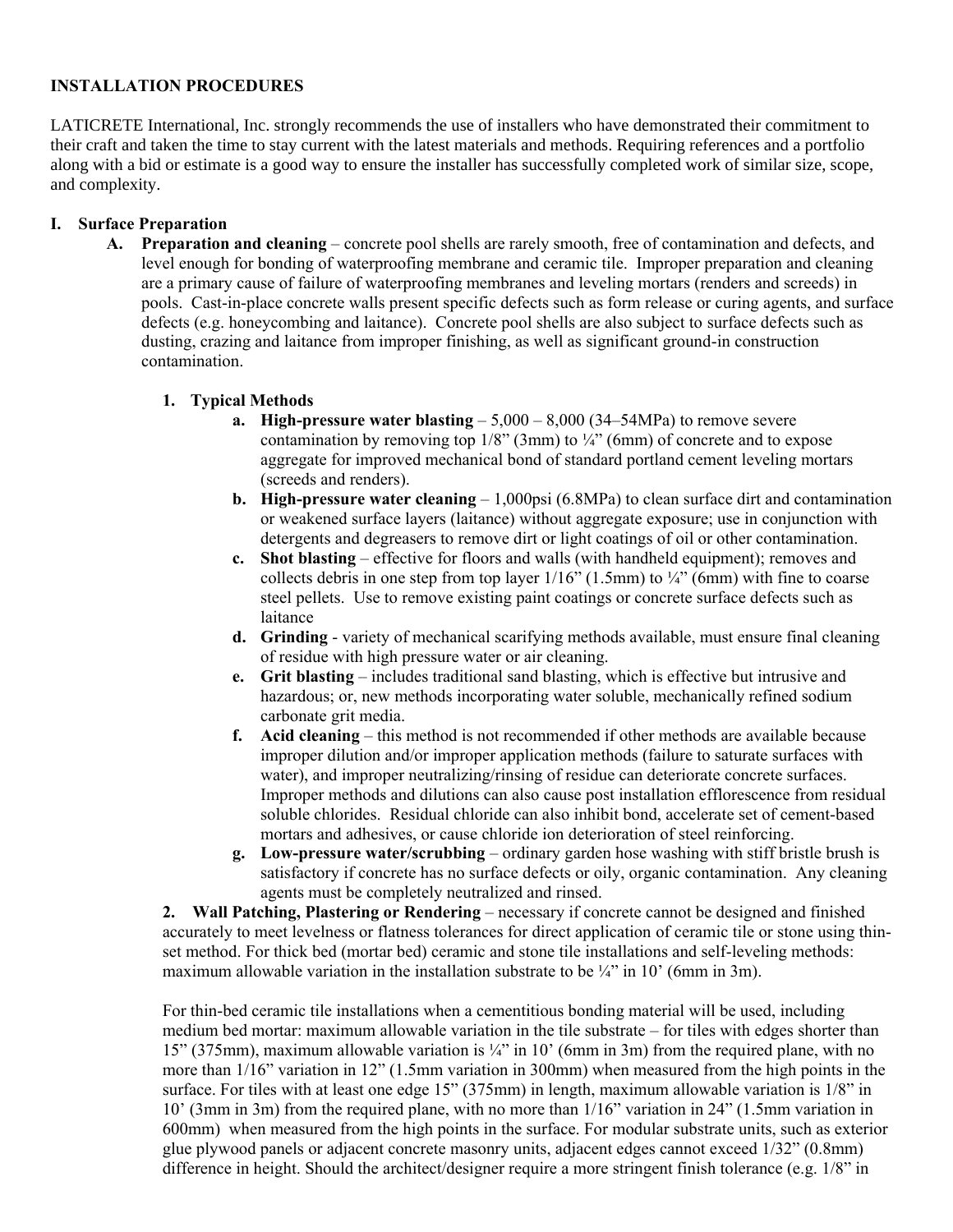10' [3mm in 3m]), the subsurface specification must reflect that tolerance, or the tile specification must include a specific and separate requirement to bring the subsurface tolerance into compliance with the desired tolerance.

**B. Latex portland cement leveling mortar (render)** – 3701 Fortified Mortar; or, 226 Thick Bed Mortar mixed with 3701 Mortar Admix is recommended for best adhesion and performance under thermal and moisture movement differential and exposure to effects

of water treatment; should be mixed to a plastic consistency and applied no greater than  $\frac{1}{2}$ " (12mm) thick per application (lift). Carry any underlying movement joints to the surface.

- **C. Floor leveling or screeding**  necessary if concrete cannot be designed and finished accurately to meet levelness tolerance for direct application of ceramic tile using the thin-set method of  $\frac{1}{4}$ " (6mm) in 10 ft. (3m).
	- **1. Latex portland cement mortar** same type of mortar as B.1 (above), applied from  $1' 2 \frac{1}{2}$  (25 63mm) mixed to a semi-dry consistency and placed over a latex/cement slurry bond coat consisting of 254 Platinum, 257 TITANIUM™ or MULTIMAX™ LITE, leveled between screed boards and thoroughly compacted.

# **II. Waterproofing**

The installation of LATICRETE Waterproofing Membranes (e.g. HYDRO BAN®XP, HYDRO BAN, HYDRO BAN Cementitious Waterproofing Membrane or 9235 Waterproofing Membrane) in submerged applications must be installed in a manner which creates a continuous "waterproof pan effect" without voids/interruptions. Applying waterproofing membranes in limited areas (e.g. solely at the water line) in submerged applications is not recommended.

#### **A. Methods of waterproofing swimming pools**

- **1. External or "sandwich" slab waterproofing membranes** sheet or fluid applied waterproofing membrane installed between two layers of concrete or between grade and concrete shell; this method is costly and is typically used when external or negative hydrostatic pressure is present to protect ceramic tile from delamination when pool is emptied, or with waterproofing membranes that do not allow direct adhesion of ceramic tile.
- **2. Direct bond waterproofing membranes**  protects underlying leveling mortars and concrete shell from saturation and prevents problems caused by moisture penetration such as moisture expansion, chemical attack (chloride ion deterioration of reinforcing steel), and efflorescence. LATICRETE® products in this category include HYDRO BAN® XP, HYDRO BAN, HYDRO BAN Cementitious Waterproofing Membrane and 9235 Waterproofing Membrane.
- **B. Water / flood testing** test for water-tightness after application and required cure time of HYDRO BAN XP, HYDRO BAN, HYDRO BAN Cementitious Waterproof Membrane or 9235 Waterproofing Membrane is complete. Please refer to LATICRETE DS WPAF.5 for cure time of 9235 Waterproofing Membrane, DS 386.2 for HYDRO BAN Cementitious Waterproofing Membrane, DS 10003 for HYDRO BAN XP or DS 663.5 for cure time of HYDRO BAN prior to flood testing. Fill at the rate of 2 feet. (610mm) per 24 hours. Please refer to TDS 169 "Flood Testing Procedures" for more information on conducting flood tests.

#### **III. Selection and Installation of Ceramic Tile**

# **C. Considerations for selection of ceramic tile**

- **1. Pre-mounted mosaics** use of paper face mounted ceramic, stone and glass mosaics is recommended; use caution when considering back mounted sheets using PVC dot mounting or adhesive mounted mesh mosaic tile; the types and quality of mounting methods vary and resulting bond strengths may be very low after saturation and chemical attack of pool water. Check with the manufacturer of the selected tile to verify compatibility in submerged installations. For further information on the installation of glass mosaics, please refer to TDS 145.
- **2. Moisture expansion** use only impervious (<0.5% absorption rate) or vitreous (<3.0% absorption rate) tiles to reduce the effects of moisture expansion, or, in the case of exterior pools in cold climates, to eliminate freeze/thaw problems. Tiles with an absorption rate over 3% may permanently expand from moisture exposure.
- **D. Installation recommendations (reference LATICRETE Execution Statement ES-P601 at [https://laticrete.com/ag\)](https://laticrete.com/ag)**
	- **1. Latex fortified mortars (thick or thin bed)** use mortars suitable for continuous water submersion. Latex mortars improve adhesion, reduce chemical attack by coating portland cement, and impart flexibility to withstand moisture expansion and shrinkage. For thick bed mortars use 3701 Fortified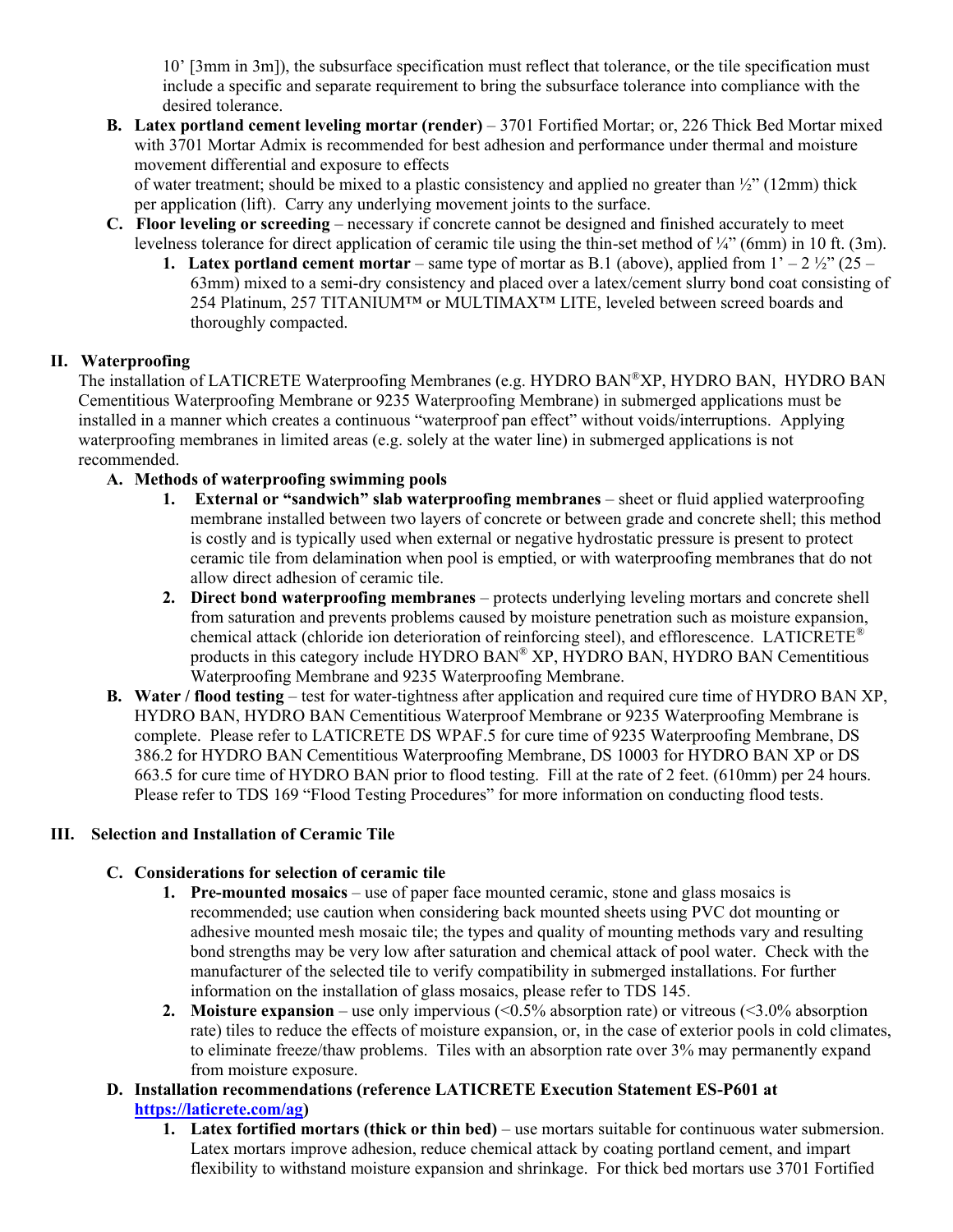Mortar; or, 226 Thick Bed Mortar gauged with 3701 Mortar Admix. For thin bed applications use 254 Platinum, 257 TITANIUM™ or MULTIMAX™ LITE. Glass tile, glass mosaics and porcelain tile can also be installed using GLASS TILE ADHESIVE LITE.

**2. Epoxy adhesives** – (e.g. LATAPOXY® 300 Adhesive, LATAPOXY BIOGREEN™ 300 Adhesive) are recommended to eliminate deterioration from chemical attack. Many epoxies suitable for interior and exterior use have flexibility and exceptional adhesive qualities to withstand differential movement from thermal and moisture expansion and drying shrinkage.

# **IV. Grouting of ceramic tile**

# **A. Types of grout**

- **1. SPECTRALOCK® PRO Premium Grout\*, SPECTRALOCK PRO Premium Translucent Grout\*, and SPECTRALOCK PRO Grout** - unique cross linking technology grouts which contain no portland cement and are not subject to effects of water treatment; epoxies may discolor when exposed to ultraviolet rays in exterior applications which does not affect the grouts' performance
- **2. PERMACOLOR® Select**^ a unique high performance, polymer fortified grout that provides a durable, dense and hard grout that is ideal for submerged installations; utilizes advanced coloring system and mixes with water only
- **3. PERMACOLOR Grout** high performance, polymer fortified grout that provides a durable, dense and hard grout that is ideal for submerged installations; mixes with water only
- **4. Movement joints** in addition to any movement joints carried through from the underlying concrete shell to the tile surface, additional joints must be provided every 8–12 feet (2.5–4m) in each direction, to provide for long-term moisture expansion, and shrinkage as the pool is emptied. Refer to Tile Council of North America (TCNA) EJ171 for further information on the construct, design and placement of movement joints. The project architect or engineer must specify movement joints and show location and other details on drawings and specifications.
- **5. Sealant for movement joints** LATASIL™ with LATASIL9118 Primer

### **MAINTENANCE**

NOTE: Do not use acidic based cleaners on LATICRETE Grouts or other LATICRETE Systems Materials at any point during the installation, during the curing process and prior to filing the pool with water. Neutral pH cleaners such as STONETECH<sup>®</sup> Stone & Tile Cleaner should be used for routine maintenance of the water feature.

# **I. Opening, seasonal closing and pool idling for maintenance and repairs**

- **A. Curing** observe an average minimum cure time of 14 days at 70°F (21°C) for latex fortified portland cement grout installations to prevent latex migration, and 10 days at 70 $\degree$ F (21 $\degree$ C) for epoxy grouts to reach maximum chemical resistance prior to filling pool.
- **B. Filling** fill pool with water at a rate of 2 feet (610mm) per 24 hours to allow gradual exposure to water pressure, thermal and moisture differentials. Initial alkalinity of pool water is usually very high from exposure to portland cement-based finishes, mortars and grouts, so careful and frequent balancing is required (see Water balance below in section II.C). Do not fill if potential thermal gradients exist (e.g. very cold source water into an exterior pool which has been exposed to several days of solar radiation).
- **C. Emptying**  empty pool water at the rate of 2 feet (610mm) per 24 hours to prevent hydrostatic pressure from delaminating tiles of leveling mortar.
- **D. Closing (seasonal)** pool should be drained to a point below outlets and kept partially filled to minimize stress on tile. Keeping pool filled prevents negative hydrostatic pressure (absorbed water within the pool shell, and from subsurface ground water) from affecting ceramic tile and waterproofing bond, and, prevents significant movement that can occur from drying shrinkage and thermal differential.
- **II. Effects of water treatment in tiled swimming pools** swimming pool water chemistry is a very complex but essential component to proper, and healthy, operation of any swimming pool.
	- **A. Source water** sulphate content
	- **B. Disinfection** chlorine is the most popular and effective disinfection agent for swimming pool water. Bromine, chlorine gas, ozone, salt, and other non-chemical disinfection systems are also available.